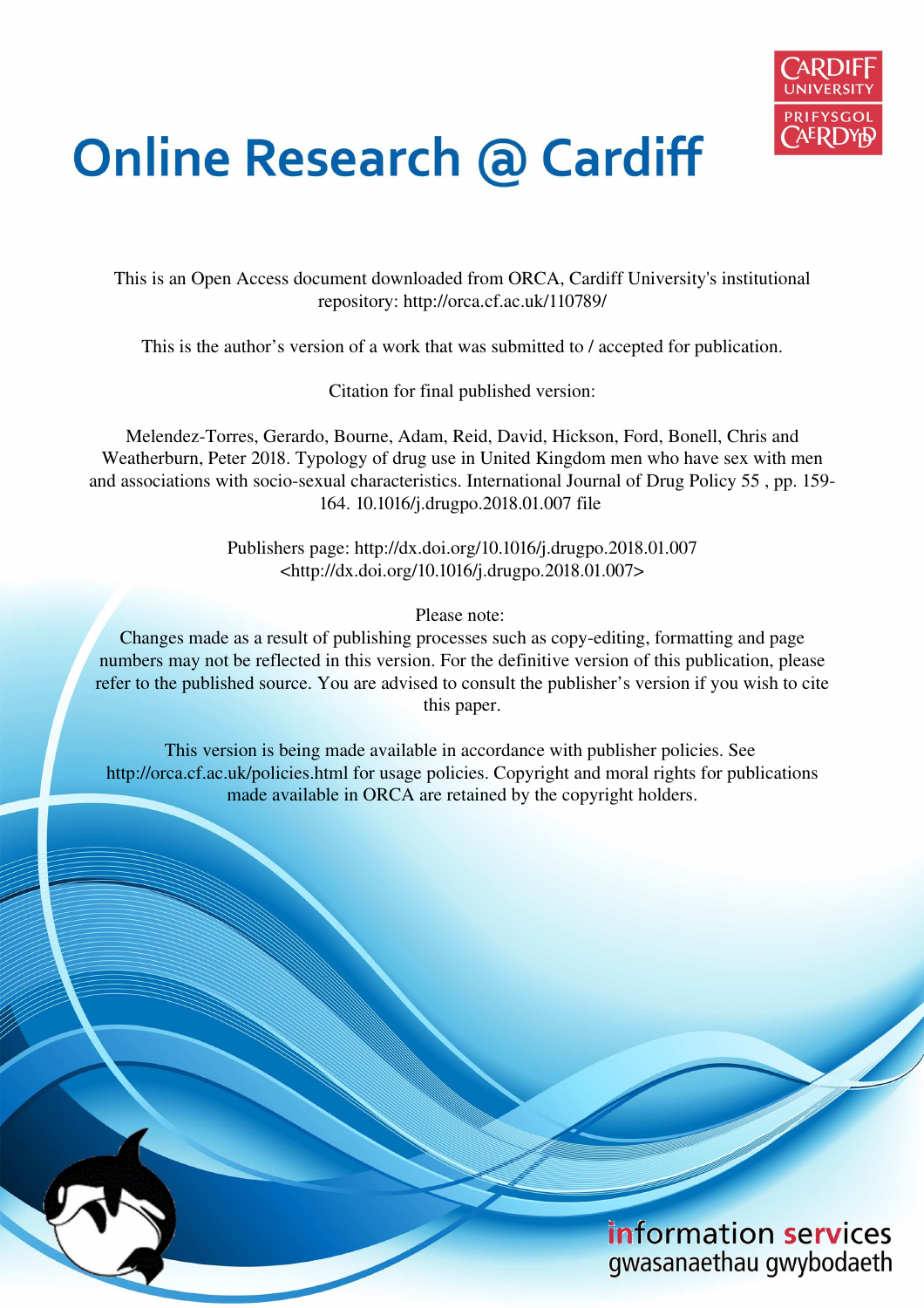# **Typology of drug use in United Kingdom men who have sex with men and associations with socio-sexual characteristics**

SHORT TITLE: Drug use typology in UK MSM

G.J. Melendez-Torres, DPhil,  $RN^{1*}$ Adam Bourne, PhD<sup>2</sup> David Reid, MSc<sup>3</sup> Ford Hickson, PhD<sup>3</sup> Chris Bonell,  $PhD<sup>3</sup>$ Peter Weatherburn, MSc<sup>3</sup>

<sup>1</sup>DECIPHer, School of Social Sciences, Cardiff University, Cardiff, UK

<sup>2</sup>Australian Research Centre in Sex, Health and Society, La Trobe University, Melbourne, Australia

<sup>3</sup>Department of Social and Environmental Health Research, London School of Hygiene  $\&$ Tropical Medicine, London, UK

\*corresponding author: G.J. Melendez-Torres DECIPHer School of Social Sciences Cardiff University 1-3 Museum Place Cardiff CF10 3BD UNITED KINGDOM melendez-torresg@cardiff.ac.uk +44 (0) 29208 79106

Authors report no conflicts of interest.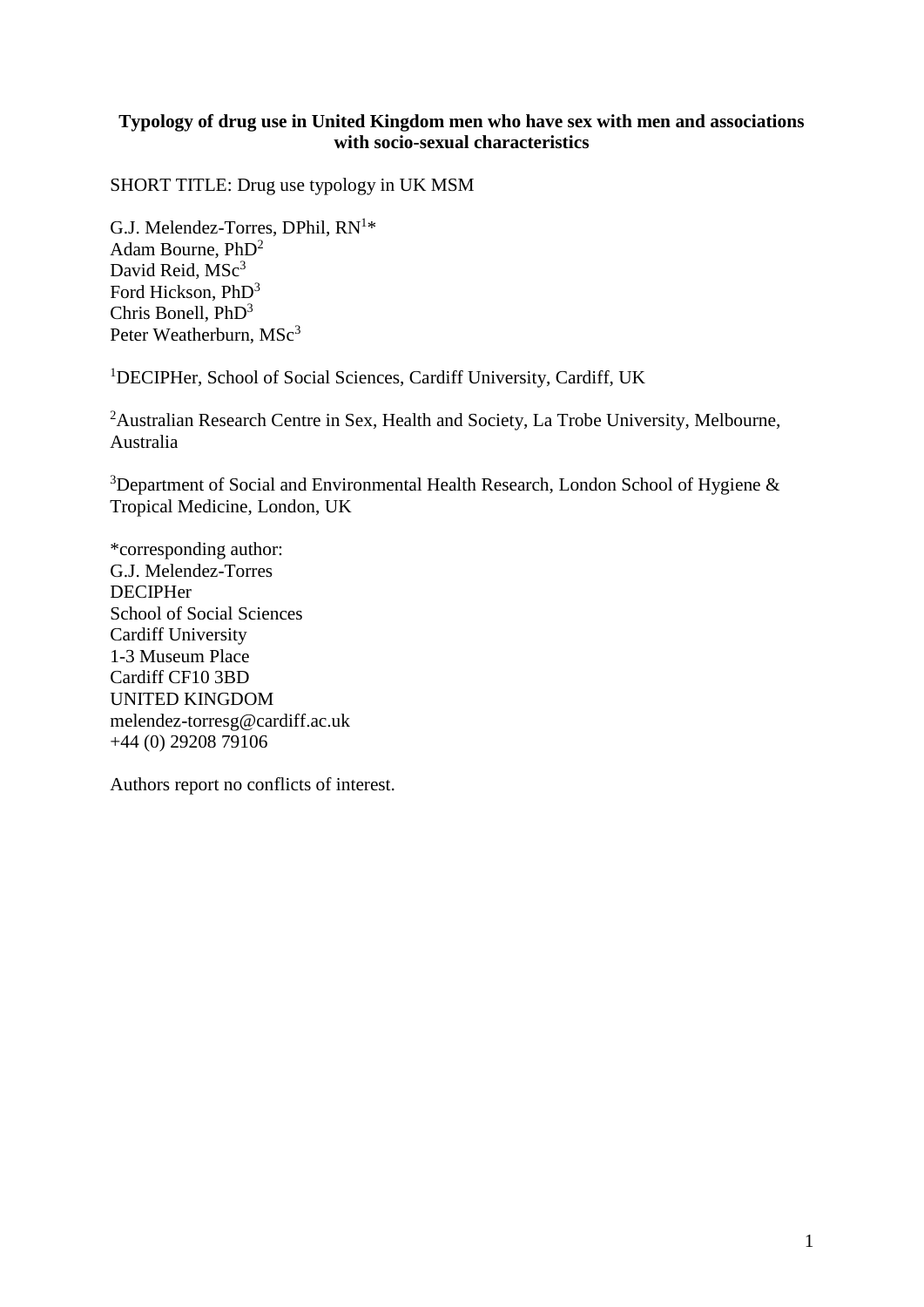# **Abstract**

**Background.** Analysis of specific drug use patterns in men who have sex with men (MSM) is important in targeting HIV prevention and harm reduction interventions and in developing a fuller picture of drug use in context as opposed to considering use of specific drugs in isolation.

**Objectives.** We sought to develop a typology of recent drug use in MSM, and to explore how distribution of MSM across the classes in this typology differs by socio-sexual characteristics.

**Methods.** We examined last-year drug use reported by 16,814 MSM as part of a crosssectional, internet-based survey of MSM living in the UK for which data were collected in late summer 2014. We tested models with between two and eight classes for types of specific drug use, and related socio-sexual covariates to the classes in the best model using multinomial regression.

**Results.** Our five-class model described a range of drug use patterns, including minimal users, low-threshold users, old-skool users, chemsex-plus users and diverse users. MSM identifying as gay were more likely to not be minimal users. HIV-positive MSM were more likely to be chemsex-plus users than HIV-negative MSM. Number and type of non-steady partners, ethnicity and education were each related to class membership, though trends were complex.

**Conclusions.** Findings from associations between correlates and latent classes suggest avenues for service development beyond current attention to opiates or chemsex drugs. Our findings draw attention to heterogeneity in drug use patterns in MSM beyond what current discourse on chemsex drugs would suggest.

**Keywords.** Men who have sex with men; chemsex; sexual behaviour; HIV; risk factors; latent variable modelling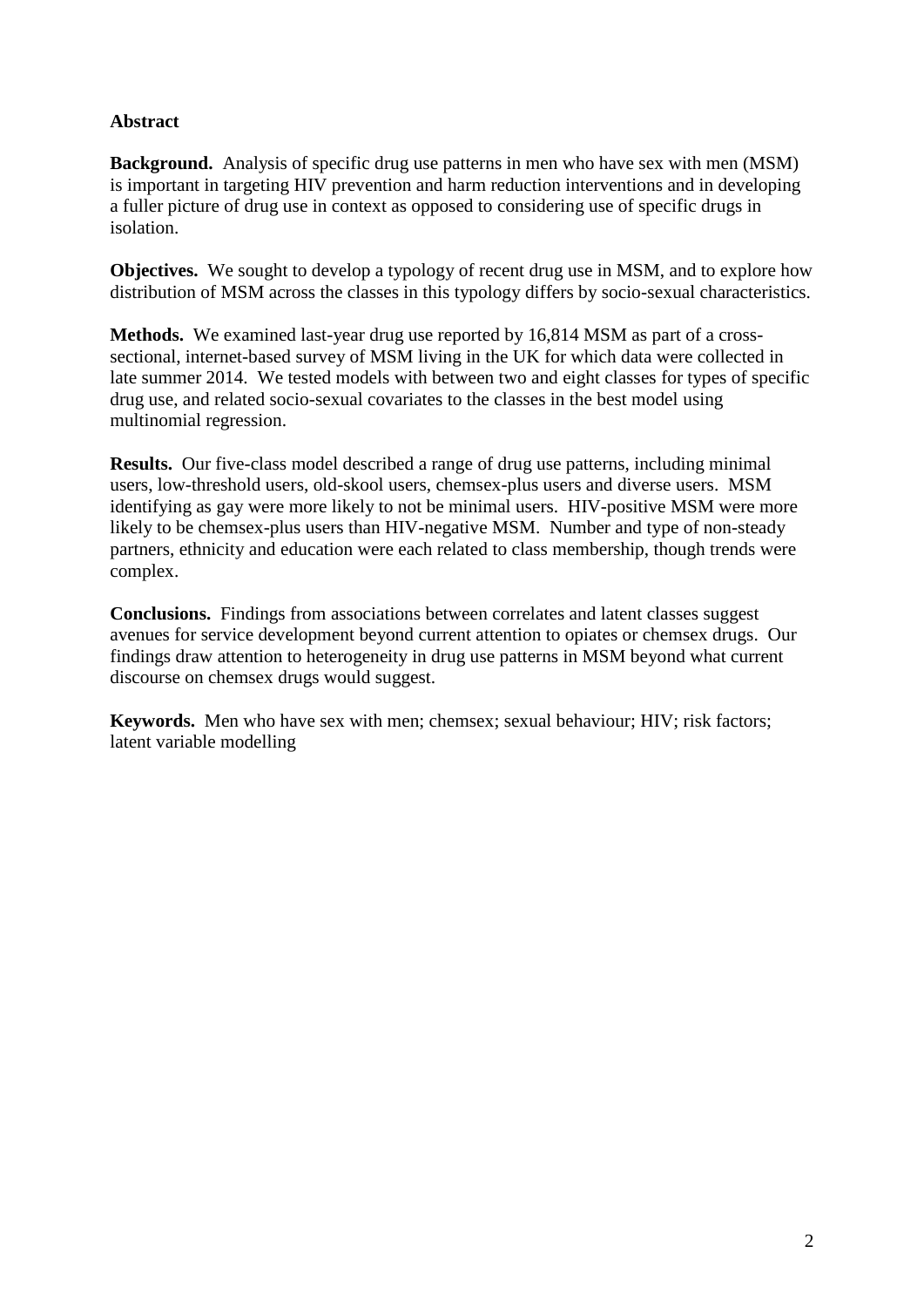#### **Introduction**

 Analyses of drug use patterns in men who have sex with men (MSM) have generally focused on examining individual drugs in isolation (Digiusto & Rawstorne, 2013; Vosburgh, Mansergh, Sullivan, & Purcell, 2012), or have examined polydrug use as a unitary variable (Boone, Cook, & Wilson, 2013; Daskalopoulou et al., 2014) without regard to types of drugs combined. This leaves aside two important points for analysis—namely, understanding how patterns of specific drug use cluster together within MSM, and how different drug use patterns are associated with socio-sexual variables.

 Understanding specific drug use patterns is important in targeting HIV prevention and harm reduction interventions and in developing a fuller picture of drug use in context. For example, reports of sexualised drug use among MSM (also known as 'chemsex') in the UK focus on the use of three specific drugs—crystal methamphetamine, or 'crystal meth'; gamma-hydroxybutyric acid, or GHB; and mephedrone (McCall, Adams, Mason, & Willis, 2015), with ketamine at times included as a chemsex drug (Bourne, Reid, Hickson, Torres-Rueda, Steinberg, et al., 2015; Bourne, Reid, Hickson, Torres-Rueda, & Weatherburn, 2015). Other latent class-based approaches to understanding typologies of substance use have drawn primarily from the US context (McCarty-Caplan, Jantz, & Swartz, 2014; Tobin, Yang, King, Latkin, & Curriero, 2016; Yu, Wall, Chiasson, & Hirshfield, 2014). Thus, whether these drugs form a coherent pattern of use, or whether they are part of broader patterns of drug use, has not yet been investigated in the UK context using quantitative data.

 In this analysis, we use latent class analysis of data from a cross-sectional communitybased survey of MSM living in the UK to develop a typology of recent drug use in MSM, and to explore how distribution of MSM across the classes in this typology differs by socio-sexual characteristics (including demographics, HIV testing history and sexual risk-related variables). Latent class analysis is a type of factor analysis. It constructs underlying and non-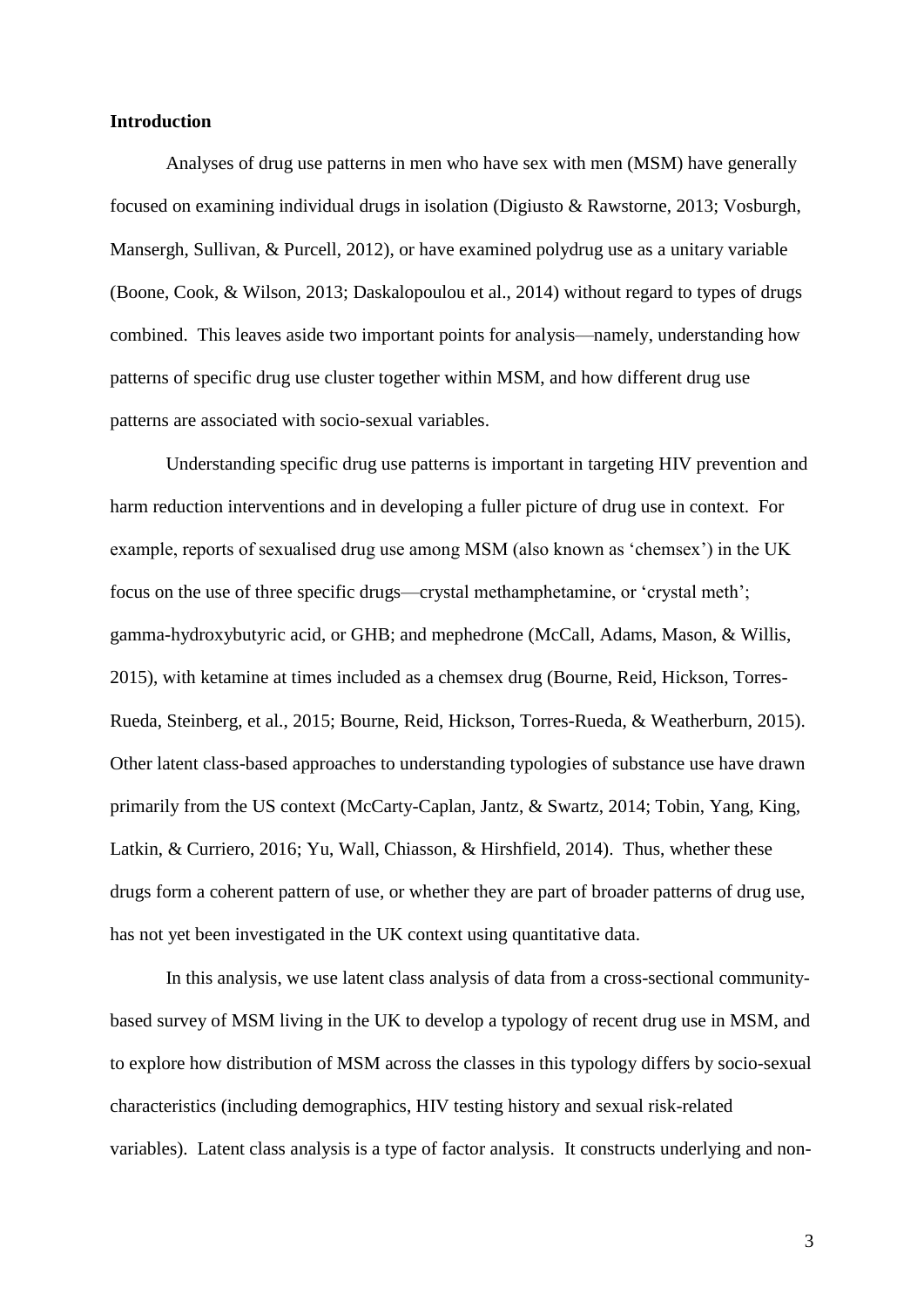observed variables from observed data, specifically multicategorical latent variables, which can be used to develop underlying typologies of people. This analysis is important to understand patterns of use of specific drugs in the context of use of other drugs and to move beyond bivariate associations between use of specific drugs and other person-level characteristics.

## **Methods**

This study used data from the 2014 Gay Men's Sex Survey. This open-access, internet-based survey recruited a community sample of MSM via general-interest gay dating websites and apps, Facebook, and the websites of community organisations in late summer 2014. While a community sample may lead to underrepresentation or overrepresentation of certain individual characteristics or risk behaviours, it is difficult to establish a probability sample of a group as diffuse in terms of behaviour and identity as MSM. It is likely that our survey may have oversampled MSM with high-risk sexual behaviour or drug use (Prah et al., 2016). The survey received ethical approval from the London School of Hygiene and Tropical Medicine ethics committee. This study included men living in the UK aged 16 or over who were sexually attracted to men.

 We first constructed a latent class model with manifest indicators corresponding to the use of specific drugs in the last 12 months. The drugs we enquired about were poppers (nitrite inhalants), erectile dysfunction medications, tranquilisers, cannabis, ecstasy (MDMA), speed (amphetamine), mephedrone, GHB/GBL, ketamine, crystal methamphetamine and cocaine. We did not consider alcohol as its use was too high to be helpful in distinguishing between men, and we excluded LSD, heroin and crack as prevalence of use was too low to result in a stable model (less than 2% reported use in the last year in all cases). We tested models with between two and six latent classes, and chose the model that best balanced interpretability and fit as judged by the Bayesian information criterion, a penalised log-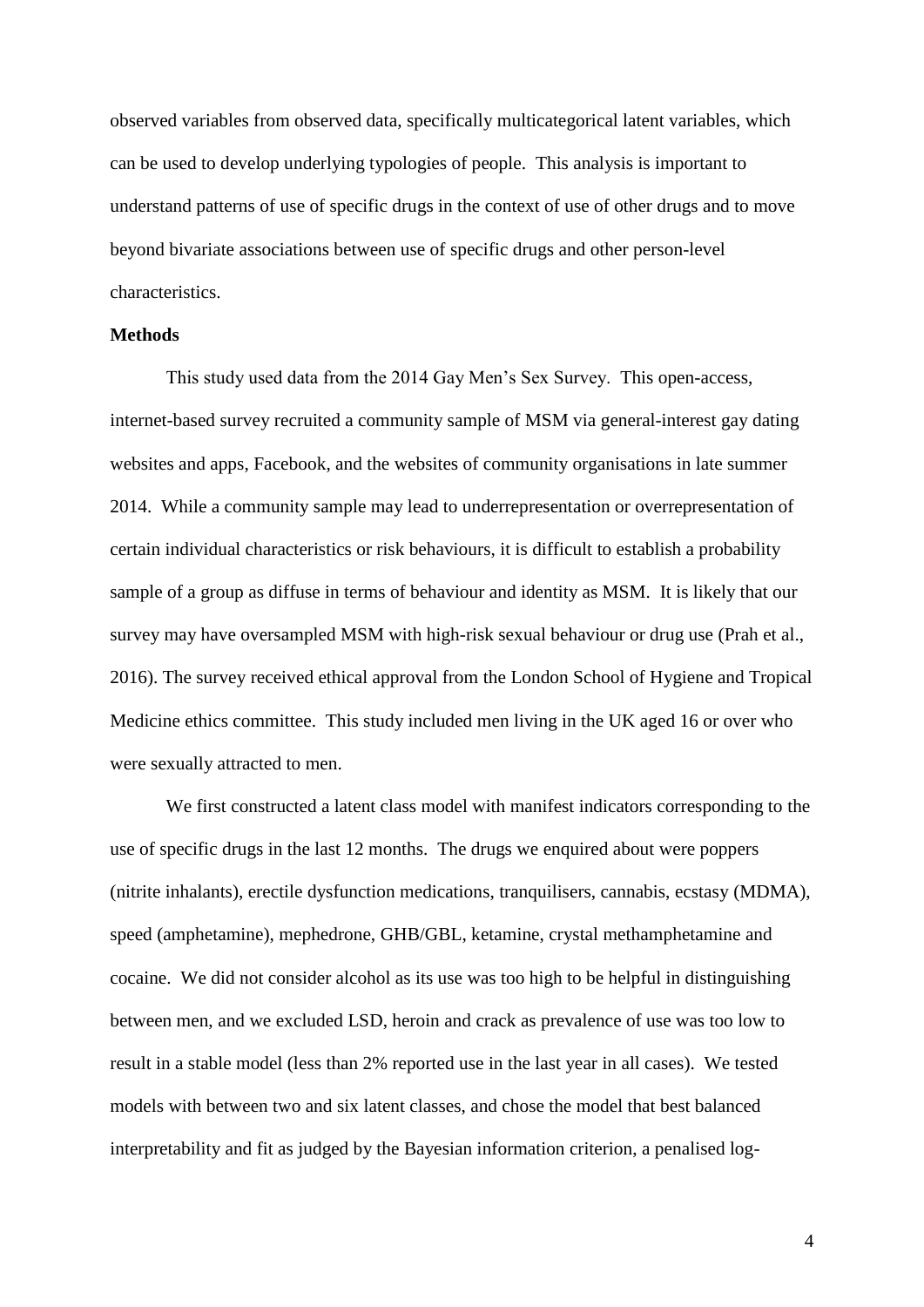likelihood measure, and the scaled relative entropy, which is analogous to an  $\mathbb{R}^2$  for a linear regression. In scaled relative entropy, 0% indicates very poor certainty in classification and 100% indicates perfect certainty. We then inspected the conditional probabilities for each of the drugs in each class. In this case, conditional probabilities are interpreted as the predicted prevalence of last-year use of each drug for people in a specific class of drug use.

 Once we had chosen an appropriate latent class model, we examined whether sociosexual covariates were correlated with the latent classes. We examined HIV testing status, measured as HIV positive, last test HIV negative, or never received an HIV test result; sexual identity, measured as gay or another non-heterosexual identity (e.g. bisexual, queer, or 'any other term' besides straight/heterosexual); and non-steady sexual partner risk in the last year, measured as no non-steady partners, non-steady partner(s) with no unprotected anal intercourse, one non-steady partner with unprotected anal intercourse and two or more nonsteady partners with unprotected anal intercourse. We also examined ethnicity (White, Black, Asian, all others) and education (high, to degree level; medium, at or above secondary school but below degree level; low, below secondary school completion). We tested these covariates in a multinomial logistic regression framework; that is, the latent classes formed a multicategorical dependent variable, and each socio-sexual covariate was tested in a separate bivariate model. We used the 'flexible model-based' method described by Lanza, Tan and Bray (2013) to account for error in classification of each observation to the different latent classes. For ease of interpretation, we transformed the multinomial logistic regression coefficients into marginal probabilities of belonging to each class for each category of the tested covariates. We did not estimate models with multiple socio-sexual correlates as these would have been uninterpretable. All analyses were undertaken in Stata v. 14 (Statacorp, College Station, TX).

## **Results**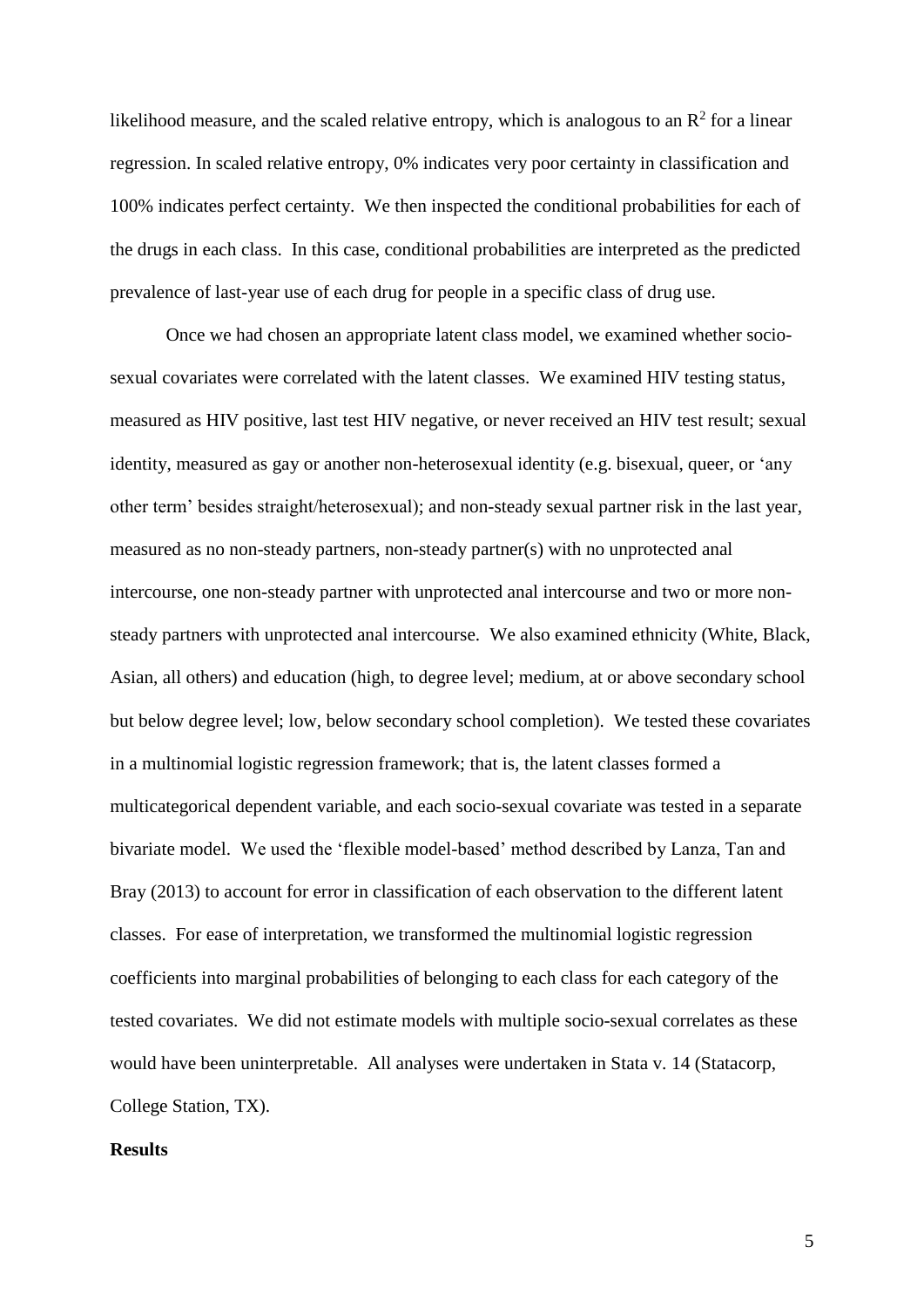The analysis sample consisted of 16,814 participants resident in the UK with data available for analysis. Of this group, 81.9% were White British and 11.3% were White non-British, 3.3% were Asian, and 1.9% were Black. An additional 1.6% identified with other ethnic groups. Participants were on average 35.1 years of age (SD 13.2). Almost half (48.5%) had a university degree. In terms of HIV status, 24.0% had never received an HIV test result, 8.8% had tested positive, and 67.2% had a last test that was negative. Furthermore, 84.4% identified as gay and 15.6% described another sexual identity. Overall, 39.7% of respondents in the analysis sample did not report use of any of the 11 drugs included in our model; 26.7% described using one drug in our model; 12.6% described using two drugs; and 21.0% described using three or more drugs.

**Latent classes.** We tested latent class models with between two and six latent classes. We judged that a five-class model formed the best trade-off between parsimony, complexity and model fit (see Table 1). Models with two or three classes did not show clear separation, and were thus difficult to interpret. A four-class model had comparatively worse fit, as measured by the Bayesian information criterion, compared to a five-class model. Models with six and greater classes were similarly difficult to interpret (classes were not readily distinguishable from each other, improvements in fit were marginal, and small class sizes made associations with socio-sexual covariates difficult to interpret). The five-class model had a scaled relative entropy of 79.3%, which indicates that model classification was satisfactory. Based on our inspection of the conditional probabilities for last-year drug use in each of the latent classes, we named each of the five latent classes (see Table 2).

*Class 1: minimal users* formed 64.2% of the respondents. One in five (20.4%) MSM in this group used poppers in the last year, whereas 11.0% used erectile dysfunction medications and 10.9% used cannabis. Conditional probabilities of all other drug use were negligible.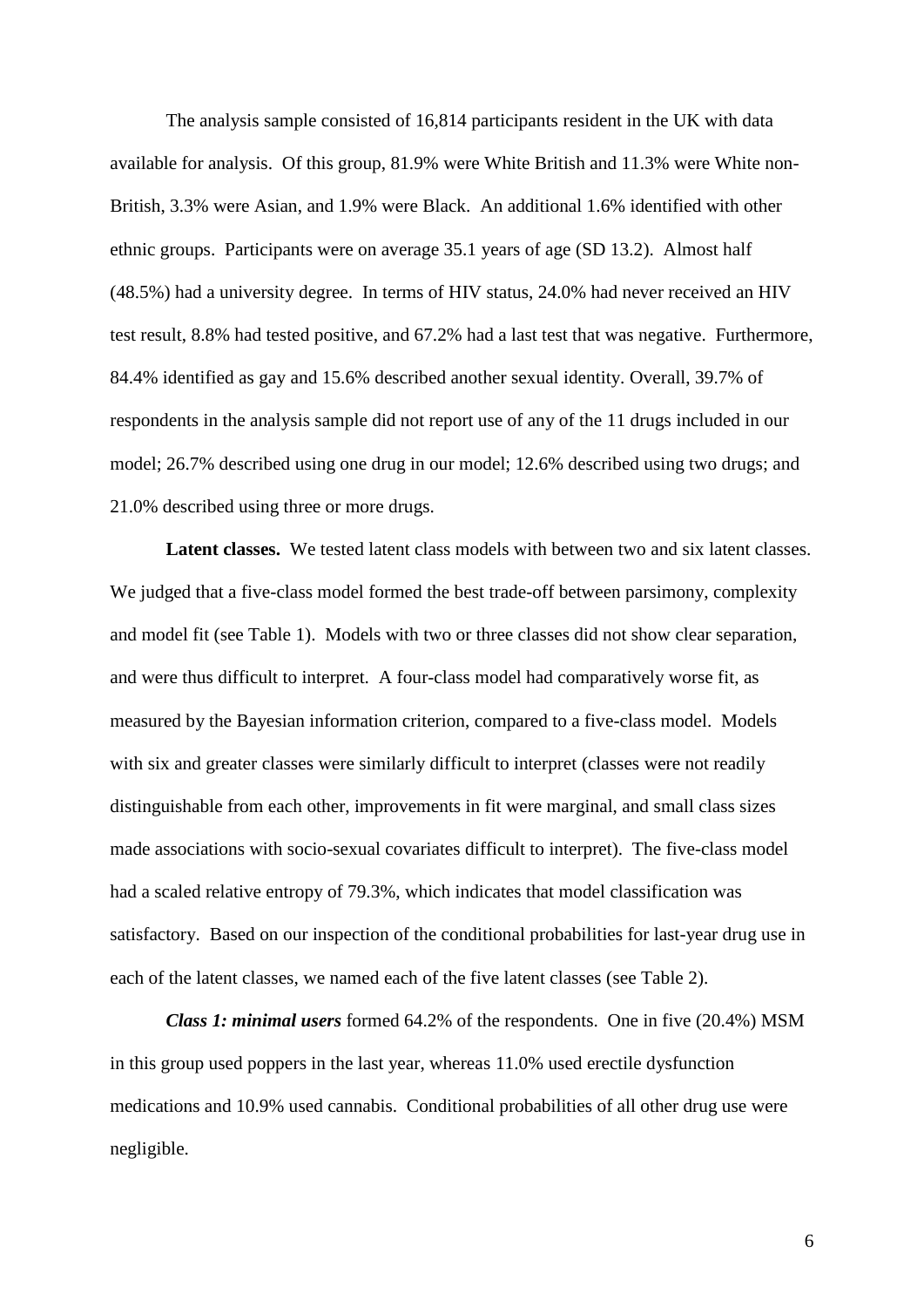*Class 2: low-threshold users*, who formed 14.0% of the respondents, were primarily distinguished by their use of historically popular drugs that have low threshold to entry; that is, that may not be particularly stigmatised or illicit and that may be easier to access than more novel psychoactive substances. Most MSM in this group (90.3%) used poppers in the last year, while about half (47.7%) used erectile dysfunction medications. About one in five (20.4%) used cannabis. Probabilities of all other drugs were low or negligible.

*Class 3: old-skool users* formed a similar proportion of the respondents (14.0%) as class 2. As compared to respondents in class 2, respondents in class 3 were less likely to use poppers (though this probability was still high at 62.5%), and less likely to use erectile dysfunction medications (20.2%). However, a majority of respondents in this class reported use of several drugs which were very popular through the 1990s and the first decade of the 2000s among UK MSM (Keogh et al., 2009). For example, two-thirds each used ecstasy (61.6%) and cocaine (65.9%). This class also had notable use of more recently popular chemsex-associated drugs, specifically mephedrone (23.9%) and ketamine (18.4%); each of these drugs was more prevalent in this specific class than in the sample overall (10.8% for mephedrone, 7.4% for ketamine).

*Class 4: chemsex-plus drug users* formed the smallest proportion of the sample (3.1%), and was characterised by high use of both low-threshold drugs and drugs associated with chemsex, though not necessarily in the context of sex. In addition to high rates of poppers (89.0%) and erectile dysfunction medication (88.3%) use, MSM in this group had high rates of mephedrone (80.9%) and GHB (67.3%) use. Almost half (48.6%) reported lastyear use of crystal meth, a prevalence more than ten times as high as in the sample as a whole (4.7%). Nearly a third (32.2%) reported ketamine use in the last year. The other drugs considered in this analysis were also frequently used by respondents in this class, though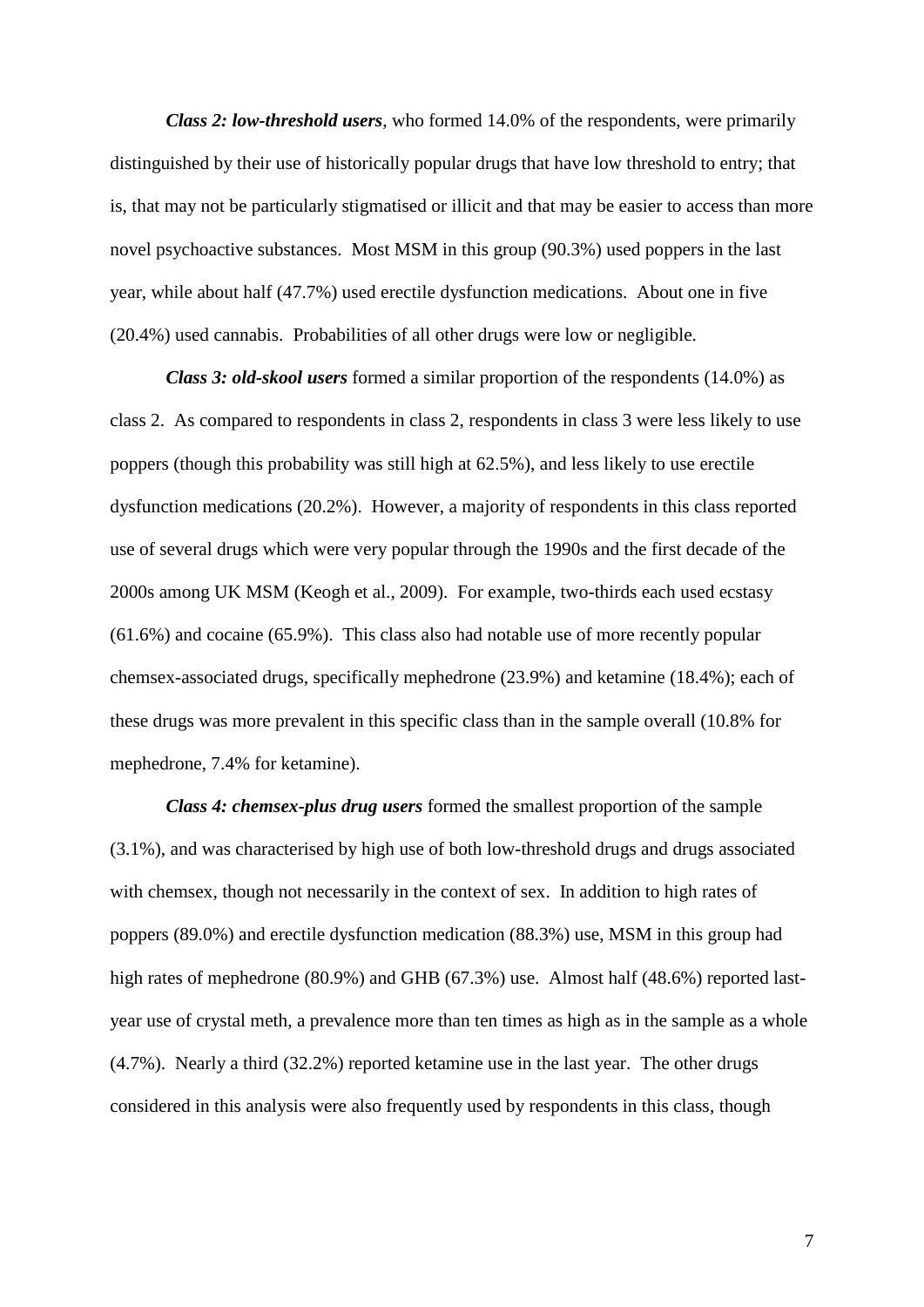compared to class 3, respondents belonging to class 4 were less likely to have used cannabis (45.3%) or ecstasy (43.1%).

*Class 5: diverse users* formed 4.7% of the respondents. Each drug considered in this analysis was used by a majority of respondents in this class. Apart from poppers, erectile dysfunction medications and cannabis, each drug was used more in this class than in any other class. Nearly three-quarters of the respondents in this class used GHB (74.6%) or ketamine (76.6%), and more than nine in ten (92.1%) used mephedrone. More than half used crystal meth in the last year (51.4%).

**Correlates.** Each correlate of latent class membership was tested in a separate model. All correlates were statistically significant (all  $p<0.05$ ), indicating that on the whole probabilities of class assignment differed by each category within a correlate. Additionally, because relationships between correlates and latent classes were tested in a multinomial logistic regression framework, pairwise comparisons for each correlate between class 1 and every other class were estimated. Findings are presented as marginal probabilities of belonging to each class for ease of interpretation (see Table 3), and estimates from the multinomial logistic regressions are presented in Online Table 1. Description of pairwise comparisons reflects whether odds ratios from multinomial logistic regressions suggest differences in membership to specific classes by each category in socio-sexual correlates.

*Sexual identity.* Compared to MSM who identified as gay, MSM who had other sexual identities were more likely to be minimal users (59.5% vs. 68.0%) and correspondingly less likely to belong to any other class. All pairwise comparisons were statistically significant (all  $p<0.05$ ).

*HIV status*. MSM who last had a negative HIV test were most likely to be either minimal users (43.5%) or low-threshold users (31.6%). The first three classes—minimal users (75.4%), low-threshold users (11.8%) and old-skool users (10.8%) covered almost all of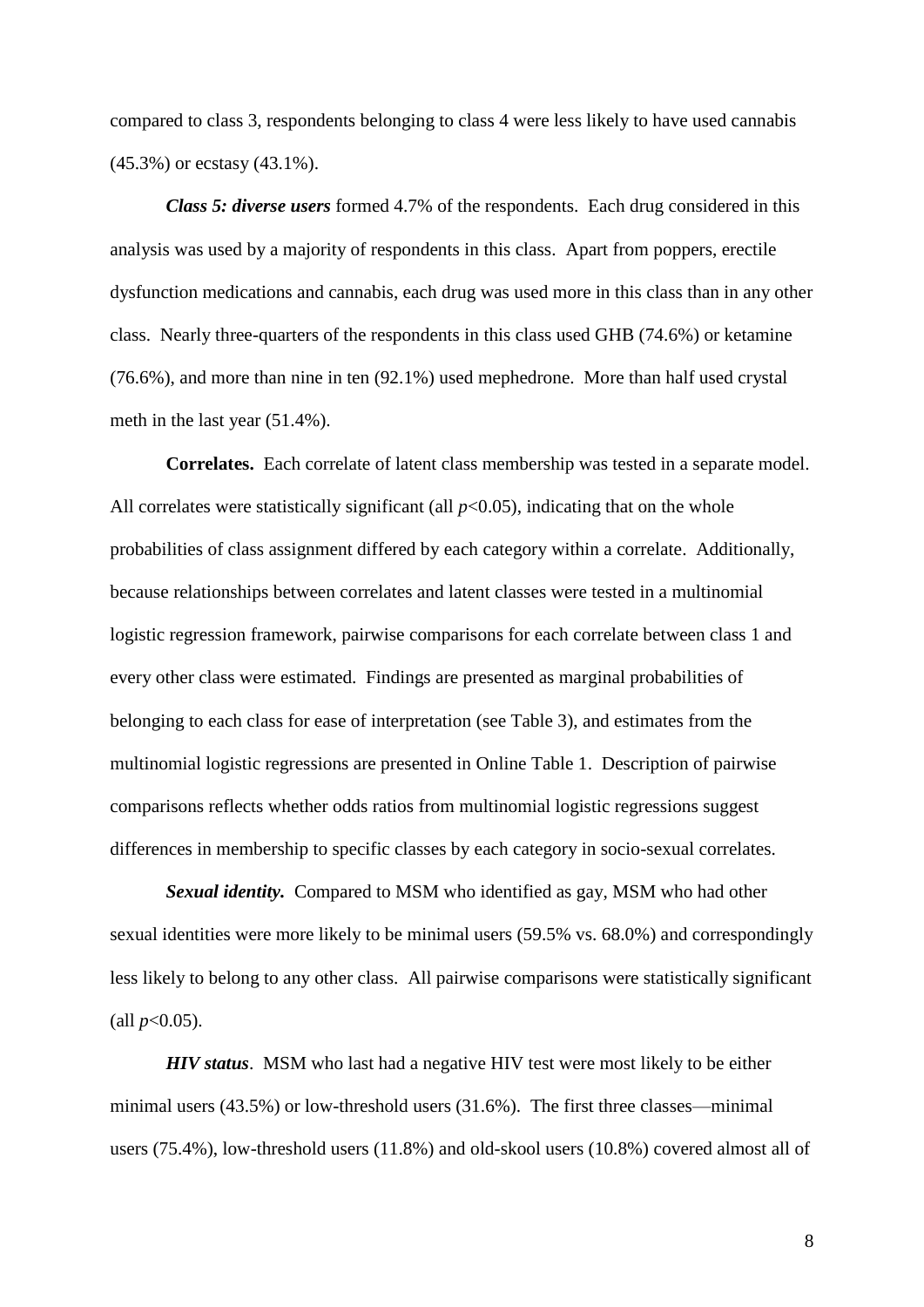the MSM who had never tested. In contrast, MSM in this group were least likely to be a chemsex-plus user (0.1%). More than half of MSM who reported an HIV positive test result (51.5%) were low-threshold users, and an additional 31.3% were chemsex-plus users. Of note is that while MSM who were diagnosed HIV positive were less likely to be diverse users than MSM who last tested negative (1.5% vs. 4.3%), this was the only pairwise comparison between HIV status and probability of latent class assignment that was not statistically significant.

*Non-steady partners.* The probability of being a minimal user ranged from 77.7% for respondents with no non-steady partners to 18.6% for MSM with two or more non-steady UAI partners, and it steadily decreased as the volume of non-steady partners rose. In contrast, probability of being a low-threshold user increased across categories from 8.4% in those with no non-steady partners to 42.2% in those with two or more non-steady UAI partners, with similar trends in probability of being a chemsex-plus user (0.5% to 10.1%) and of being a diverse user (1.7% to 12.7%). All pairwise comparisons were statistically significant (all *p*<0.01).

*Ethnicity.* The probability of being a minimal user was greatest in Asian MSM (70.8%) and least in those in the category of all others (53.5%). Almost a quarter (22.6%) of Black MSM were old-skool users, compared to a low of 9.2% amongst Asian MSM. Ethnic minority MSM generally were more likely to be chemsex-plus users and diverse users than White MSM. While each ethnic group was a statistically significant correlate of class assignment, pairwise comparisons for Asian and Black MSM between classes 2, 4 and 5 against class 1 were not statistically significant, as were pairwise comparisons for all other MSM between classes 2 and 3 and class 1.

*Education.* Though each correlate was statistically significant, there were few obvious trends. Highly educated MSM were least likely to be minimal users (60.9%) and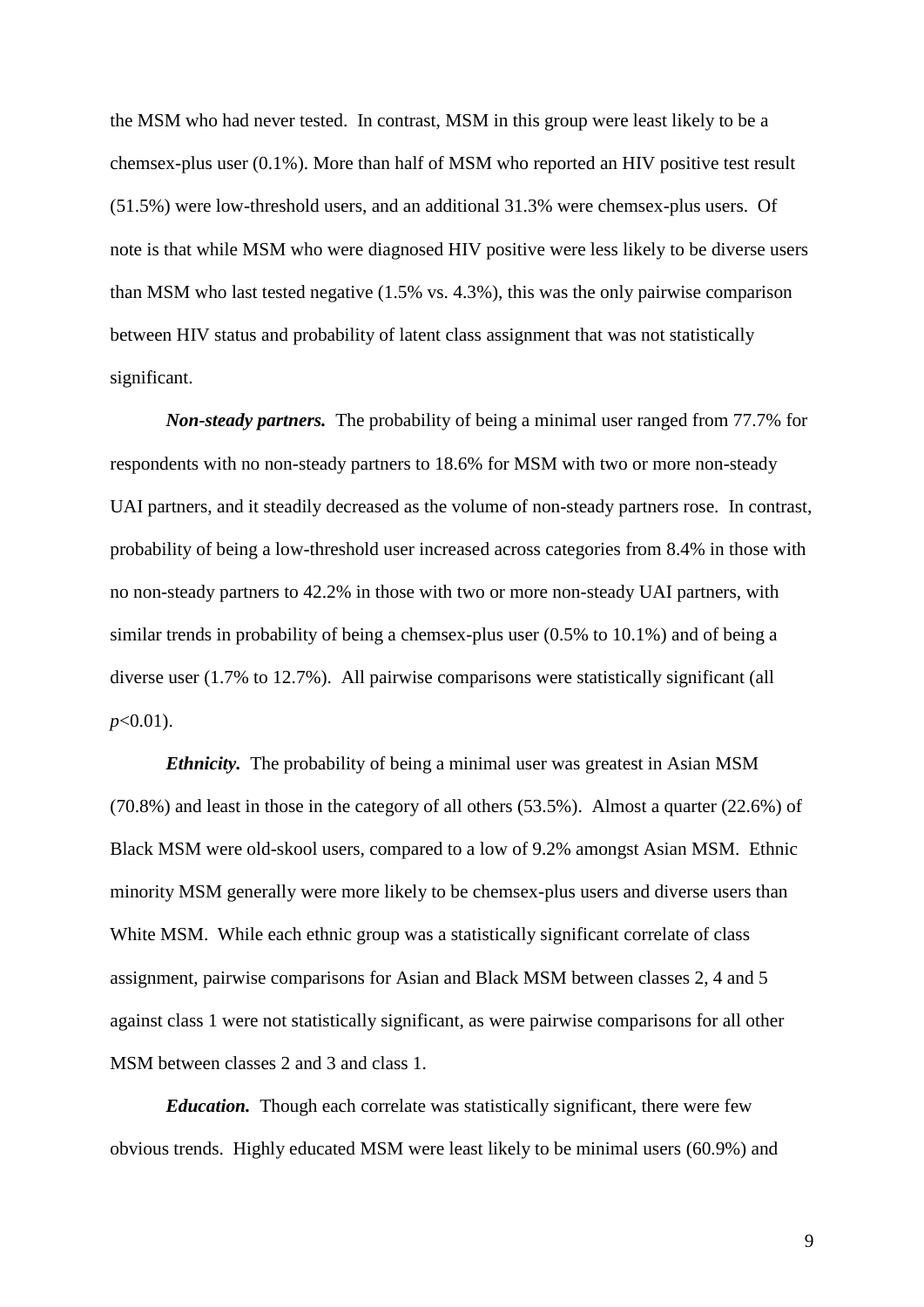most likely to be chemsex-plus drug users (4.3%), though there were few discernible differences in the probability of belonging to the class of diverse users by educational status. Men with medium education were least likely to be low-threshold users (12.7%) as compared to other educational statuses and most likely to be old-skool users (16.1%).

#### **Discussion**

 This analysis developed a set of latent classes to summarise different typologies of drug use in MSM living in the United Kingdom. The five latent classes described a range of drug use patterns, including minimal users, low-threshold users, old-skool users, chemsexplus users and diverse users. The model achieved good separation and classification of respondents, and key socio-sexual characteristics were found to predict class membership.

 Several noteworthy observations emerged from this latent class model. First, though pairwise comparisons arising from the multinomial logistic regression were all statistically significant for comparisons between class 1 and class 3, probabilities of membership in class 3 did not appear to be meaningfully different across socio-sexual correlates, though there was evidence of a spread across ethnic groups. This suggests a certain 'baseline' subgroup of drug users that is similar across socio-sexual characteristics (but perhaps not ethnic groups).

Second, despite the observation that respondents in class 3 generally used more drugs than those in class 2 (low-threshold users), poppers and erectile dysfunction medications were less commonly used in this class. Furthermore, the probability of cocaine use in class 4, chemsex-plus drug users, was somewhat lower than in class 3. This could suggest some degree of 'switching' for cheaper drugs for greater variety between different latent classes of drug use, or the development of specific drug use habits related to contextual preferences. We noted as well that respondents in class 3 reported using drugs that were most popular before current interest in chemsex drugs. It is difficult to hypothesise based on cross-sectional data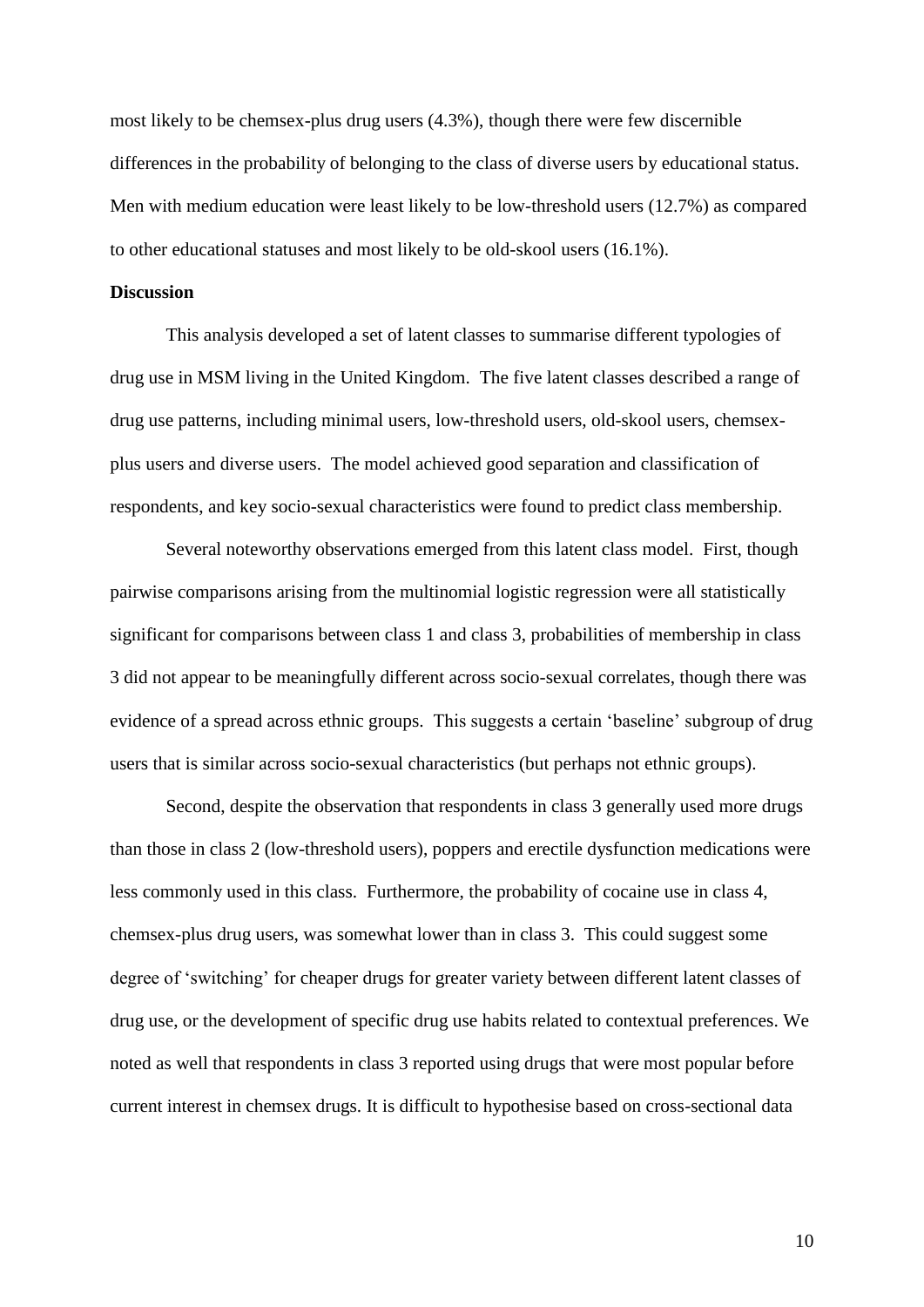why this is, but it may be that respondents in class 3 developed individually significant substance use behaviours before the increase in popularity of chemsex drugs.

Third, the conditional probabilities in class 4 (chemsex-plus users) and class 5 (diverse users) provide empirical evidence regarding heterogeneity among MSM who engage in sexualised drug use. In particular, class 4 suggests that chemsex is often characterised by recent use of a variety of chemsex drugs rather than just one drug of choice, and that mephedrone and GHB are the most commonly used chemsex drugs. Additionally, the separation between respondents in class 4 and those in class 5 suggests that there is a group of drug users whose use of chemsex drugs is in combination with an even broader variety of drugs. Previous qualitative research on chemsex in MSM has suggested that polydrug use is normative (Bourne, Reid, Hickson, Torres-Rueda, & Weatherburn, 2015), a finding that is often ignored in encounter-level and person-level studies of drug use in MSM. Our findings also suggest that a smaller number of MSM than current discourse on chemsex would suggest (Stuart, 2013) are using these drugs, and that not all drug use by MSM, including during sex, includes chemsex drugs.

Findings from associations between socio-sexual correlates and latent classes generalise findings for specific drugs (Bonell, Hickson, Weatherburn, & Reid, 2010; Daskalopoulou et al., 2014) to broader patterns of drug use. Though differences between MSM identifying as gay and MSM reporting another sexual identity were statistically significant, they were not pronounced across classes. However, HIV status and number of non-steady partners were strongly related to class membership. In particular, MSM with multiple non-steady partners in the last year were about twenty times as likely to belong to the class of chemsex-plus users and more than seven times as likely to belong to the class of diverse users compared to MSM with no non-steady partners; similarly, MSM who reported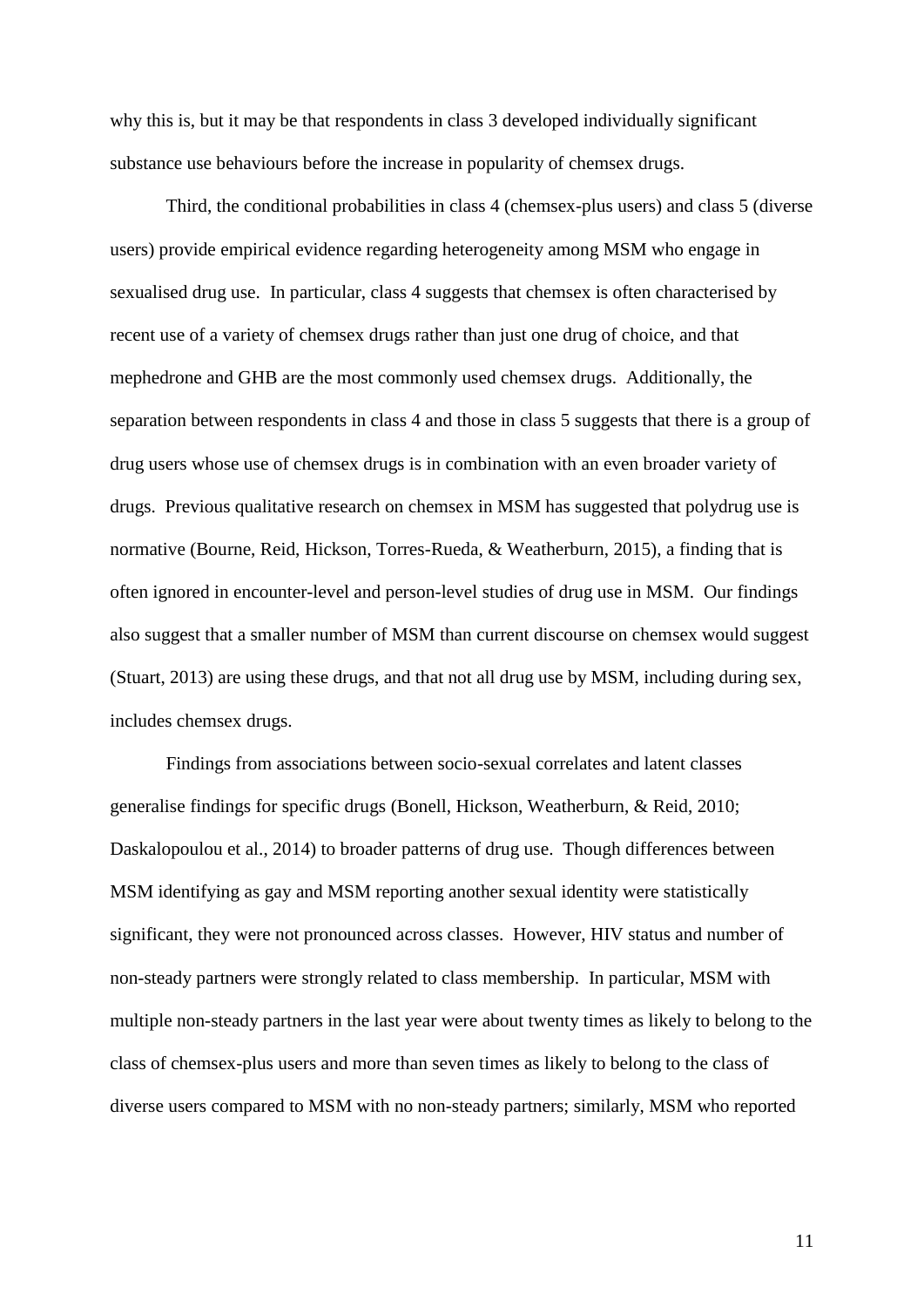being HIV positive were more than six times as likely to belong to the class of chemsex-plus users as MSM whose last test was negative.

Our findings also extend previous latent class analyses examining drug use patterns in MSM to the UK context, nearly all of which, like ours, focused on period prevalence of drug use. McCarty-Caplan, Jantz and Swartz (2014) derived a typology of four subgroups of drug use patterns (low drug user, moderate drug user, sex drug user and polydrug user) among MSM living in the United States. However, possibly because our study benefited from a larger sample, we were able to discern the presence of a fifth latent class to distinguish between low-threshold drug users and old-skool users with greater probability of diverse drug use who did not have high uptake of chemsex drugs. Another analysis by Yu and colleagues (Yu et al., 2014) identified six classes (minimal drug use, recreational drug use, poppers with prescription erectile dysfunction medications, poppers with both prescription and nonprescription erectile dysfunction medications, combination of recreational, club, and erectile dysfunction drug use, and high polydrug use) that were broadly consonant with the ones that we derived. However, they distinguished between prescription use and non-prescription use of erectile dysfunction medications, and split these by brand (i.e. Viagra, Levitra, Cialis), and focused on drug use before sex rather than period prevalence of drug use. In contrast to their findings, our analyses distinguished between low-threshold drug use and old-skool drug use. Two analyses in Malaysian MSM (Lim et al., 2015) and African-American MSM (Tobin et al., 2016) each identified three classes: one with low substance use, one with low-threshold drug use and one with polydrug use. We were able to distinguish more specifically between different types of drug use in our analysis.

Implications for research are several. Similar to other major cross-sectional analyses of UK MSM (Sewell et al., 2017), we found that membership to classes characterised by more and more novel drug use was predicted by increasing levels of sexual risk. Moreover,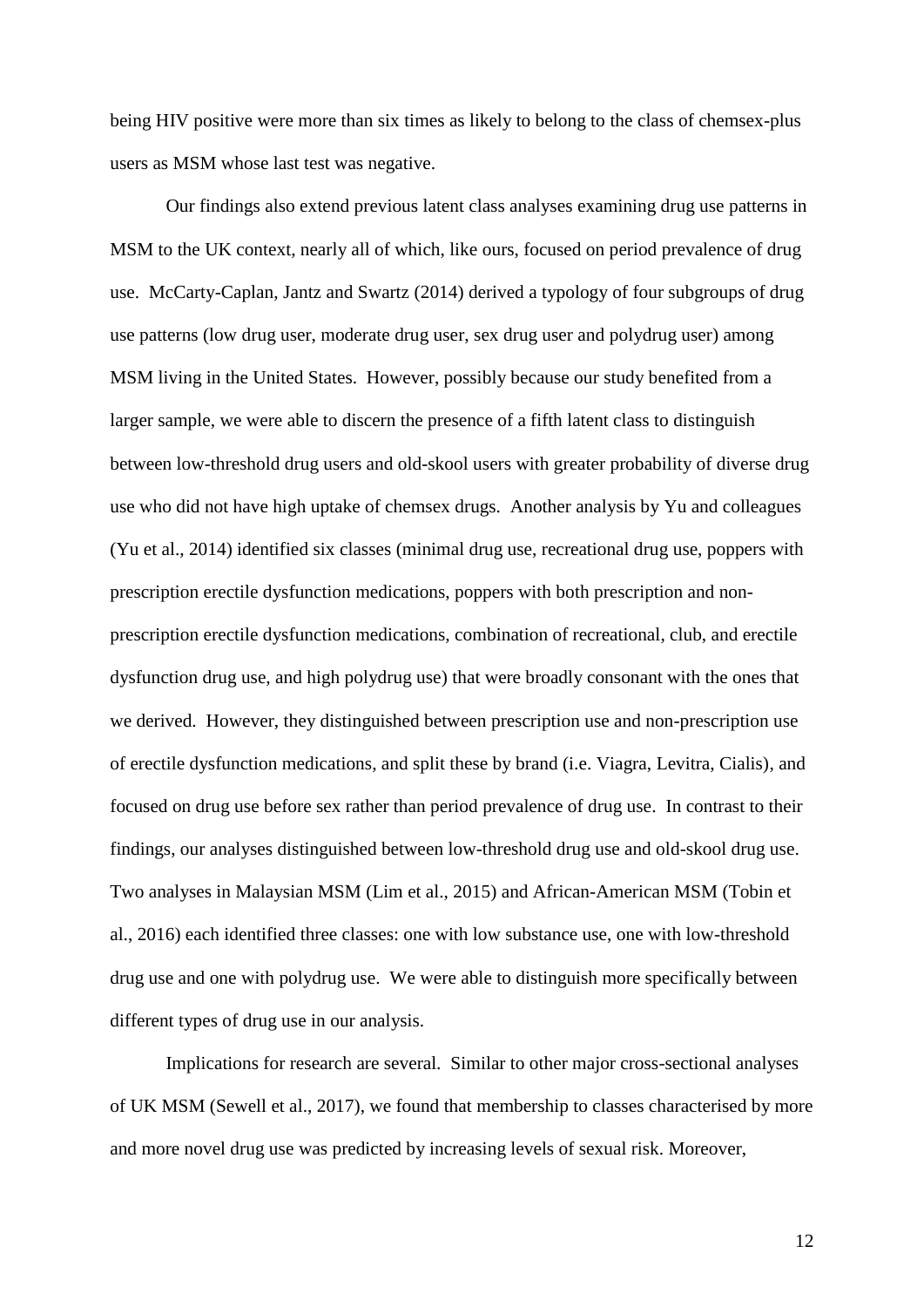consistent with previous analyses (McCarty-Caplan et al., 2014; Yu et al., 2014), this work suggests that it is important to better understand subgroups of MSM in terms of the heterogeneity of drug use patterns and sexual risk. A key opportunity to extend this work is by examining encounter-level latent classes to better understand polydrug combinations used before or during sex. This could offer more fine-grained knowledge about the ways in which specific drug use practices are implicated in sexual risk behaviours. Moreover, future work could account for the relationship between psychosocial variables (e.g. cognitive escape or sensation seeking (Kalichman, Weinhardt, DiFonzo, Austin, & Luke, 2002), or psychopathology) and classes of drug use, or if longitudinal data become available, correlates of movement between latent classes over time (e.g. via latent transition analysis). In addition, given potential differences by location in drug use cultures and practices, future researchers may wish to examine how regional cultures influence typologies of drug use.

Emerging drug use and harm reduction services for MSM in the UK now tend to focus on chemsex (Stuart, 2013) as if this were the only way in which any MSM might use drugs. Our findings also point to the need to consider that drug-related harm may arise from more than the subset of drugs considered 'chemsex drugs'. In fact, one of the classes identified corresponded to high rates of ecstasy and cocaine use in the last-year. Both of these drugs have their own potential harms, which may not be readily addressed through services targeting chemsex drug users. As drug use services shift towards meeting the needs of chemsex drug users, it is important not to forget the needs of old-skool users, a group more sizeable than either of the two latent classes associated with greater diversity of drug use in the last year. As observed by Rose (1992), the greatest number of cases of a disease may not necessarily occur in the highest-risk (and thus generally small) subgroup or the population, but in the larger medium risk group, even though average risk is lower. Thus, the greatest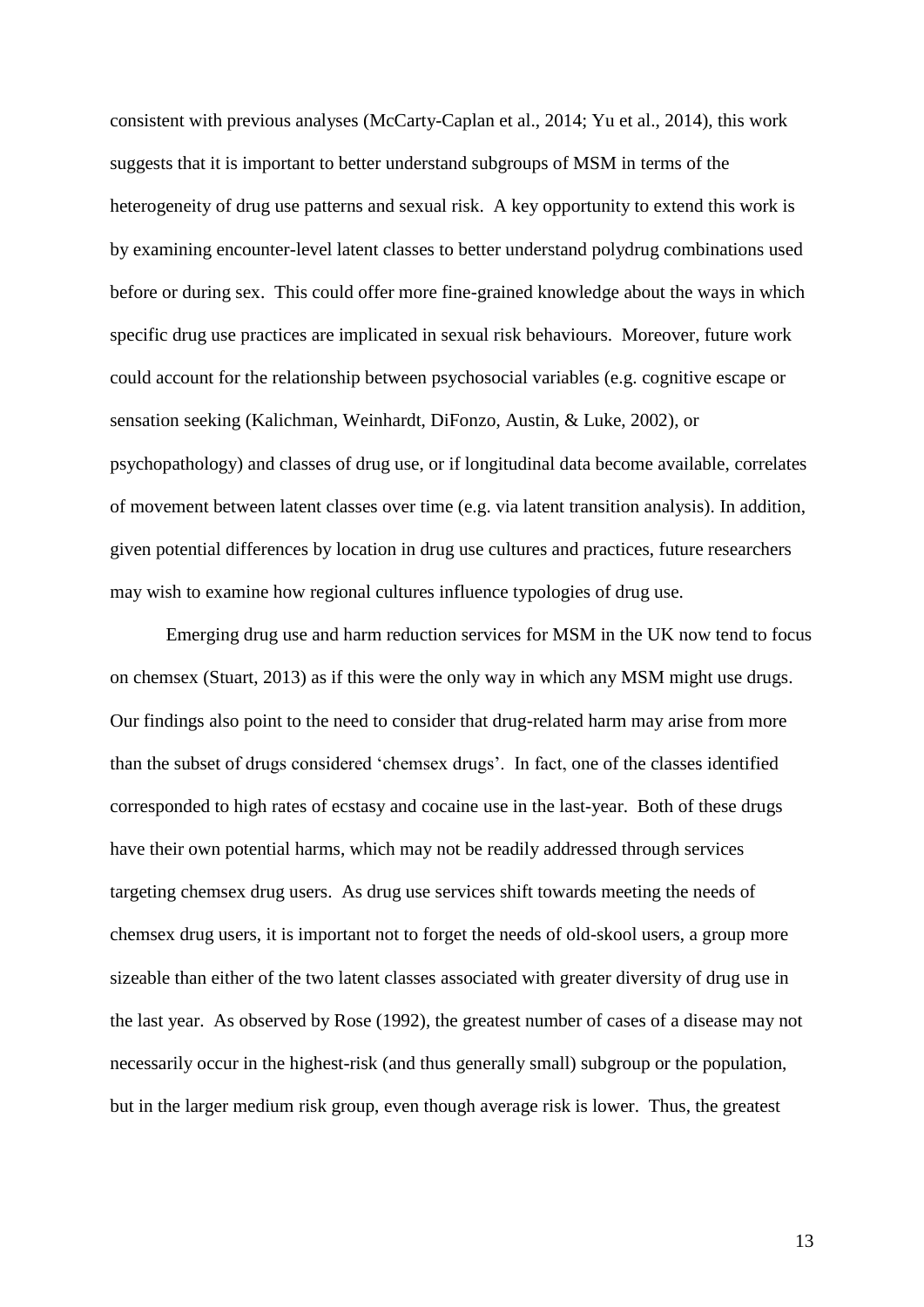number of sexual encounters leading to HIV transmission may well occur in the largest classes, in which prevalence of chemsex drug use was not especially high.

This analysis has several strengths and limitations. It draws on recent data, benefits from a large sample of MSM, and uses robust analytic methods. This analysis was also able to look at a wide range of drugs to characterise subgroups about which little is known. However, this analysis relied on cross-sectional data and, because of the limitations of accessible statistical methods and of the data collected, was unable to jointly consider whether drug use was recent or frequent in the last year, whether drug use was proximal to sex or where relevant was by prescription, nor were we able to distinguish whether relationships between socio-sexual correlates and latent classes were durable to confounding. Because data are cross-sectional, causality cannot be inferred. It is difficult to measure HIV status using a behavioural questionnaire, and thus our use of 'last HIV test negative' may be limited by the date of last test and changes in sexual risk behaviour, and HIV serostatus, from that date. Similarly, it is difficult to capture sexual risk in a way that accounts for varying degrees of risk, especially in the context of steady partnerships. Our use of sexual risk within non-steady partnerships was thus a proxy for understanding sexual risk generally. Finally, because this was a community-recruited sample, it is likely that survey participants were more likely to report both drug use and sexual risk than the wider population of MSM living in the UK (Prah et al., 2016).

#### **Conclusion**

In our analysis, we were able to discern five distinct drug use subgroups of MSM in the UK and we identified how these relate to key socio-sexual characteristics and other demographic characteristics. This latent class model, like all analyses of its kind, is tentative and should be revisited as cultures and contexts of drug use change over time. However, it points to the need for service providers and clinicians to understand how MSM 'engage' with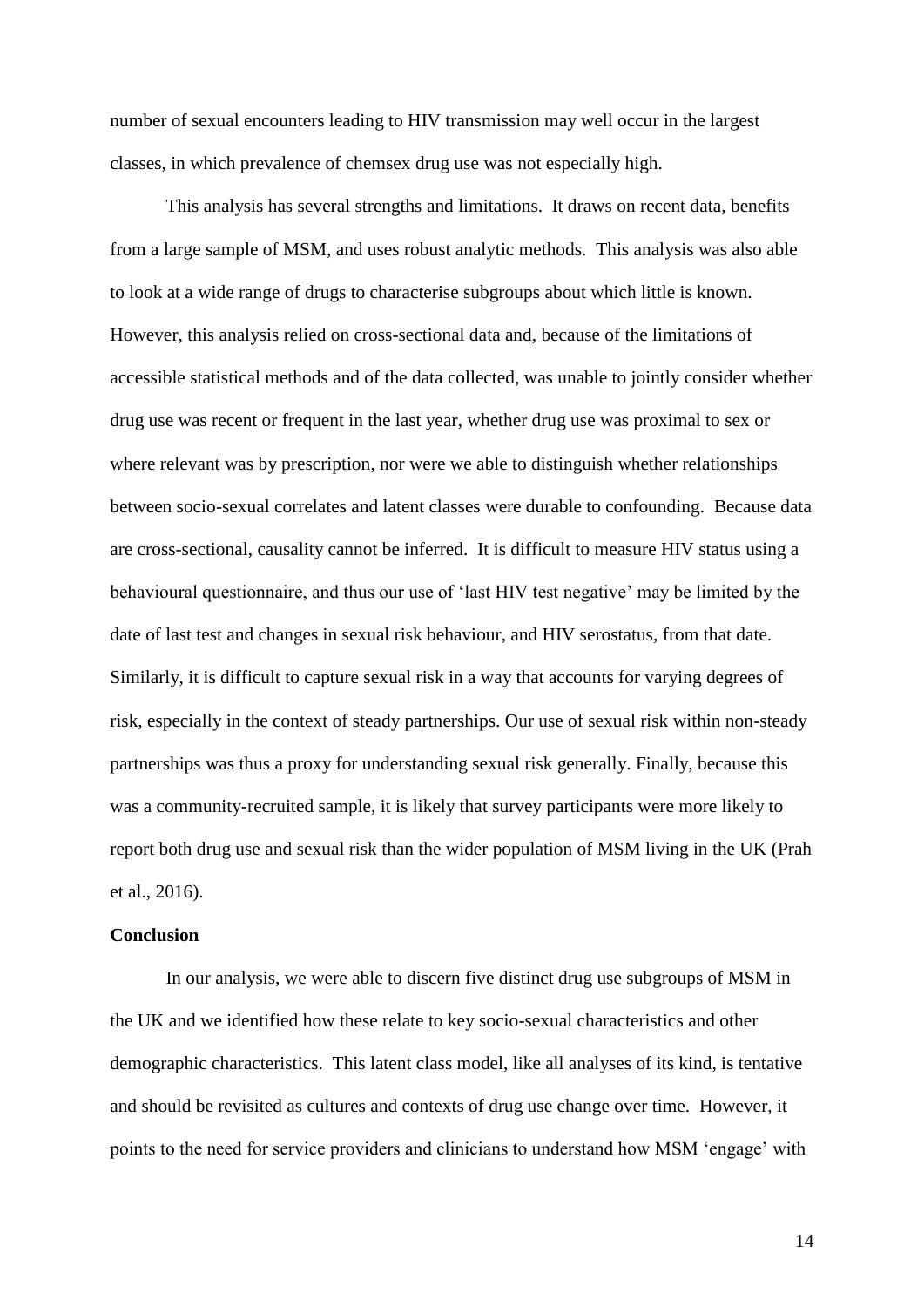the full range of drugs both individually and in the context of multiple drug use, and in relation to their social contexts and sexual behaviour.

## **Declaration of interest**

The authors report no conflicts of interest. The authors alone are responsible for the content and writing of the paper.

# **Acknowledgements**

 This work was supported by the Department of Health for England through the HIV Prevention England programme.

 The work was undertaken with the support of The Centre for the Development and Evaluation of Complex Interventions for Public Health Improvement (DECIPHer), a UKCRC Public Health Research Centre of Excellence. Joint funding (MR/KO232331/1) from the British Heart Foundation, Cancer Research UK, Economic and Social Research Council, Medical Research Council, the Welsh Government and the Wellcome Trust, under the auspices of the UK Clinical Research Collaboration, is gratefully acknowledged.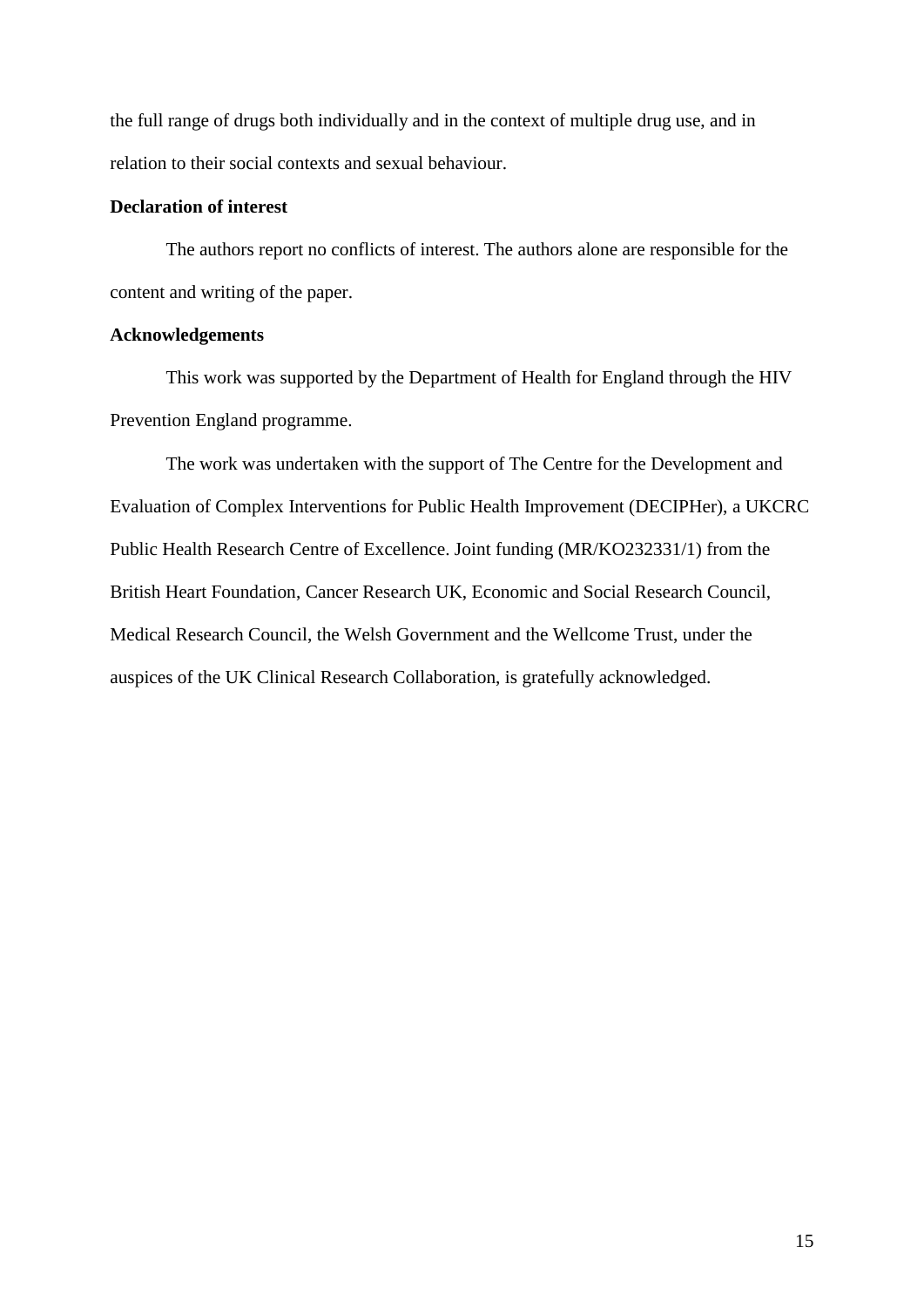# **References**

- Bonell, C. P., Hickson, F. C. I., Weatherburn, P., & Reid, D. S. (2010). Methamphetamine use among gay men across the UK. *International Journal of Drug Policy*, *21*(3), 244–246. https://doi.org/10.1016/j.drugpo.2009.07.002
- Boone, M. R., Cook, S. H., & Wilson, P. (2013). Substance use and sexual risk behavior in HIV-positive men who have sex with men: An episode-level analysis. *AIDS and Behavior*, *17*(5), 1883–1887.
- Bourne, A., Reid, D., Hickson, F., Torres-Rueda, S., Steinberg, P., & Weatherburn, P. (2015). "Chemsex" and harm reduction need among gay men in South London. *International Journal of Drug Policy*, *26*(12), 1171–1176. https://doi.org/10.1016/j.drugpo.2015.07.013
- Bourne, A., Reid, D., Hickson, F., Torres-Rueda, S., & Weatherburn, P. (2015). Illicit drug use in sexual settings ("chemsex") and HIV/STI transmission risk behaviour among gay men in South London: findings from a qualitative study. *Sexually Transmitted Infections*, *91*(8), 564–568. https://doi.org/10.1136/sextrans-2015-052052
- Daskalopoulou, M., Rodger, A., Phillips, A. N., Sherr, L., Speakman, A., Collins, S., … Lampe, F. C. (2014). Recreational drug use , polydrug use , and sexual behaviour in HIV-diagnosed men who have sex with men in the UK : results from the cross-sectional ASTRA study. *Lancet HIV*, *1*, 22–31. https://doi.org/10.1016/S2352-3018(14)70001-3
- Digiusto, E., & Rawstorne, P. (2013). Is it really crystal clear that using methamphetamine (or other recreational drugs) causes people to engage in unsafe sex? *SEXUAL HEALTH*, *10*(2), 133–137. https://doi.org/10.1071/SH12053
- Kalichman, S. C., Weinhardt, L., DiFonzo, K., Austin, J., & Luke, W. (2002). Sensation seeking and alcohol use as markers of sexual transmission risk behavior in HIV-positive men. *ANNALS OF BEHAVIORAL MEDICINE*, *24*(3), 229–235. https://doi.org/10.1207/S15324796ABM2403\_08
- Keogh, P., Reid, D., Bourne, A., Weatherburn, P., Hickson, F., Jessup, K., & Hammond, G. (2009). *Wasted opportunities: problematic alcohol and drug use among gay men and bisexual men*. London.
- Lanza, S., Tan, X, & Bray, B. C. (2013). Latent Class Analysis With DistalOutcomes: A Flexible Model-Based Approach. *Structural Equation Modeling*, *20*, 1-26.
- Lim, S. H., Cheung, D. H., Guadamuz, T. E., Wei, C. Y., Koe, S., & Altice, F. L. (2015). Latent class analysis of substance use among men who have sex with men in Malaysia: Findings from the Asian Internet MSM Sex Survey. *Drug and Alcohol Dependence*, *151*, 31–37. https://doi.org/10.1016/j.drugalcdep.2015.02.040
- McCall, H., Adams, N., Mason, D., & Willis, J. (2015). Editorial: What is chemsex and why does it matter? *BMJ*, *351*(November), 2–3. https://doi.org/10.1136/bmj.h5790
- McCarty-Caplan, D., Jantz, I., & Swartz, J. (2014). MSM and Drug Use: A Latent Class Analysis of Drug Use and Related Sexual Risk Behaviors. *AIDS and Behavior*, *18*(7), 1339–1351. https://doi.org/10.1007/s10461-013-0622-x
- Prah, P., Hickson, F., Bonell, C., McDaid, L. M., Johnson, A. M., Wayal, S., … Mercer, C. H. (2016). Men who have sex with men in Great Britain: comparing methods and estimates from probability and convenience sample surveys. *Sexually Transmitted Infections*, ahead of print. https://doi.org/10.1136/sextrans-2015-052389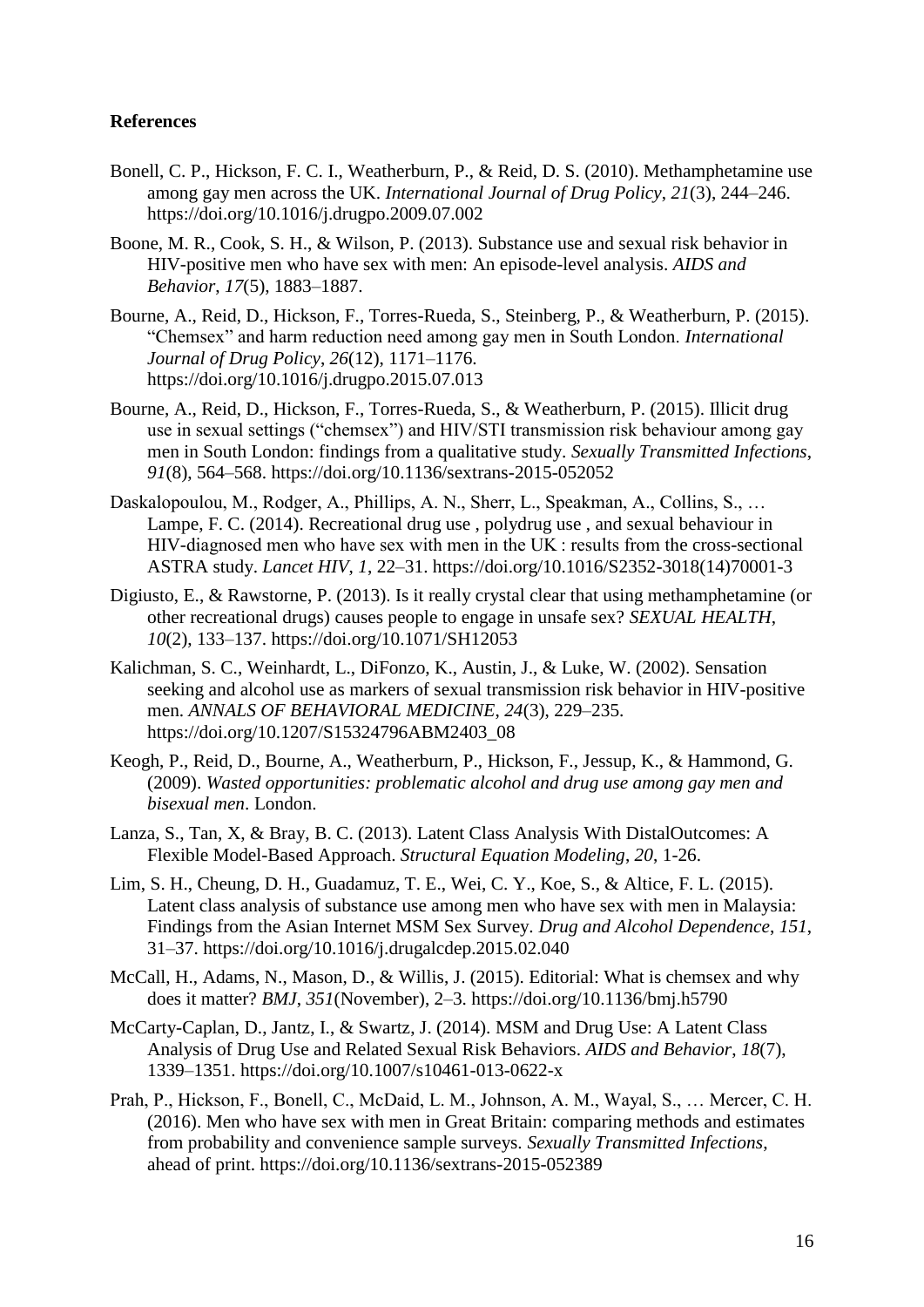Rose, G. (1992). *The Strategy of Preventive Medicine*. Oxford, UK: Oxford University Press.

- Sewell, J., Miltz, A., Lampe, F. C., Cambiano, V., Speakman, A., Phillips, A. N., … Rodger, A. J. (2017). Poly drug use, chemsex drug use, and associations with sexual risk behaviour in HIV-negative men who have sex with men attending sexual health clinics. *International Journal of Drug Policy*, *43*, 33–43. https://doi.org/10.1016/j.drugpo.2017.01.001
- Stuart, D. (2013). Sexualised drug use by MSM: background, current status and response. *HIV Nursing*, (Spring), 6–10.
- Tobin, K. E., Yang, C., King, K., Latkin, C. A., & Curriero, F. C. (2016). Associations Between Drug and Alcohol Use Patterns and Sexual Risk in a Sample of African American Men Who Have Sex with Men. *AIDS and Behavior*, *20*(3), 590–599. https://doi.org/10.1007/s10461-015-1214-8
- Vosburgh, H. W., Mansergh, G., Sullivan, P. S., & Purcell, D. W. (2012). A review of the literature on event-level substance use and sexual risk behavior among men who have sex with men. *AIDS & Behavior*, *16*(6), 1394–1410. https://doi.org/10.1007/s10461-011- 0131-8
- Yu, G., Wall, M. M., Chiasson, M. A., & Hirshfield, S. (2014). Complex Drug Use Patterns and Associated HIV Transmission Risk Behaviors in an Internet Sample of U.S. Men Who Have Sex with Men. *Archives of Sexual Behavior*, *44*(2), 421–428. https://doi.org/10.1007/s10508-014-0337-8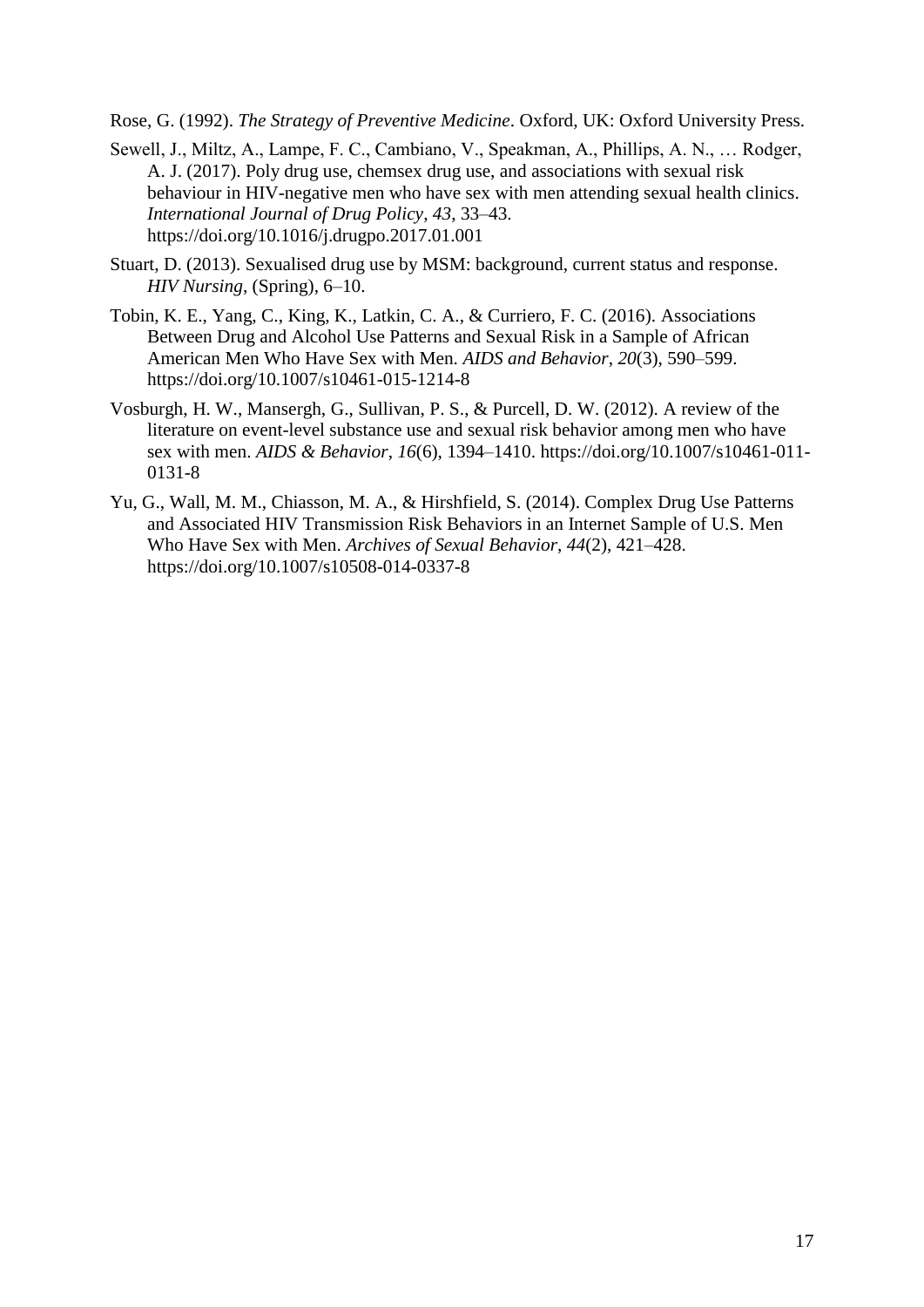# **Table 1.** Latent class fit indices

| Number of classes   Bayesian information criterion | Scaled relative entropy $(\% )$ |
|----------------------------------------------------|---------------------------------|
| 6580                                               | 92.9                            |
| 3596                                               | 89.9                            |
| 3004                                               | 81.6                            |
| 2674                                               | 79.3                            |
| 2401                                               | 78.6                            |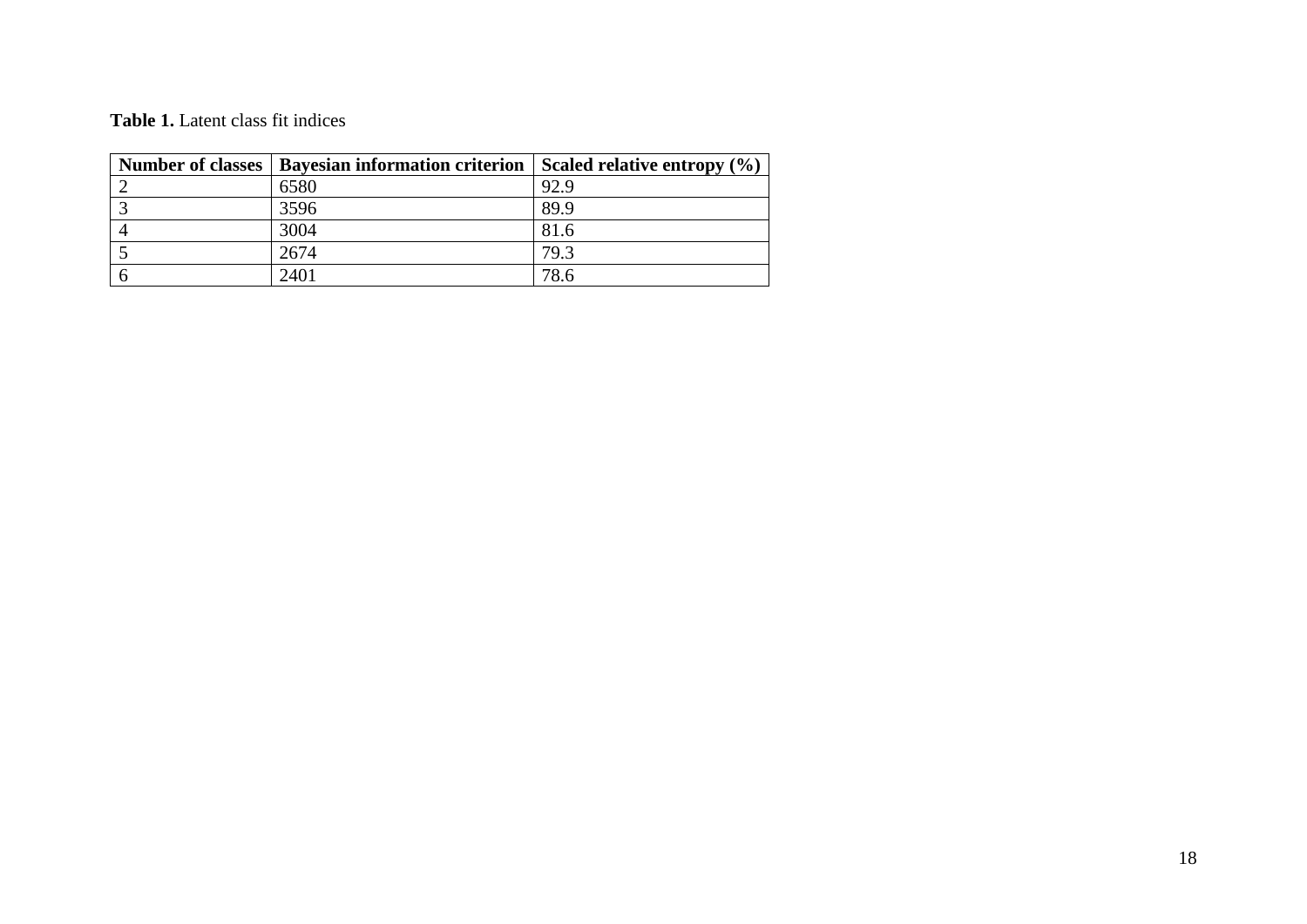|                                  | <b>Prevalence in</b><br>the sample | Class 1:<br>minimal<br>users | Class 2: low-<br>threshold users | Class 3: old-<br>skool users | Class 4: chemsex-<br>plus users | Class 5:<br>diverse users |
|----------------------------------|------------------------------------|------------------------------|----------------------------------|------------------------------|---------------------------------|---------------------------|
| Poppers                          | 43.4%                              | 20.4%                        | 90.3%                            | 62.5%                        | 89.0%                           | 90.0%                     |
| Erectile dysfunction medications | 23.4%                              | 11.0%                        | 47.7%                            | 20.2%                        | 88.3%                           | 71.0%                     |
| Tranquilisers                    | 7.6%                               | 2.8%                         | 6.4%                             | 13.6%                        | 21.6%                           | 50.3%                     |
| Cannabis                         | 26.2%                              | 10.9%                        | 20.4%                            | 75.8%                        | 45.3%                           | 75.8%                     |
| Ecstasy                          | 15.4%                              | 0.3%                         | 0.2%                             | 61.6%                        | 43.1%                           | 97.2%                     |
| Speed                            | $6.0\%$                            | 0.04%                        | 0.3%                             | 20.5%                        | 9.5%                            | 54.9%                     |
| Mephedrone                       | 10.8%                              | 0.1%                         | 1.7%                             | 23.9%                        | 80.9%                           | 92.1%                     |
| <b>GHB</b>                       | 6.4%                               | 0.01%                        | 1.0%                             | 3.7%                         | 67.3%                           | 74.6%                     |
| Ketamine                         | 7.4%                               | 0.001%                       | 0.4%                             | 18.4%                        | 32.2%                           | 76.6%                     |
| Crystal meth                     | 4.7%                               | 0.1%                         | 1.0%                             | 3.0%                         | 48.6%                           | 51.4%                     |
| Cocaine                          | 17.4%                              | 1.3%                         | 6.5%                             | 65.9%                        | 51.3%                           | 92.6%                     |
| <b>Probability of membership</b> |                                    | 64.2%                        | 14.0%                            | 14.0%                        | 3.1%                            | 4.7%                      |

**Table 2.** Latent classes, conditional probabilities and sample prevalence of specific last-year drug use.